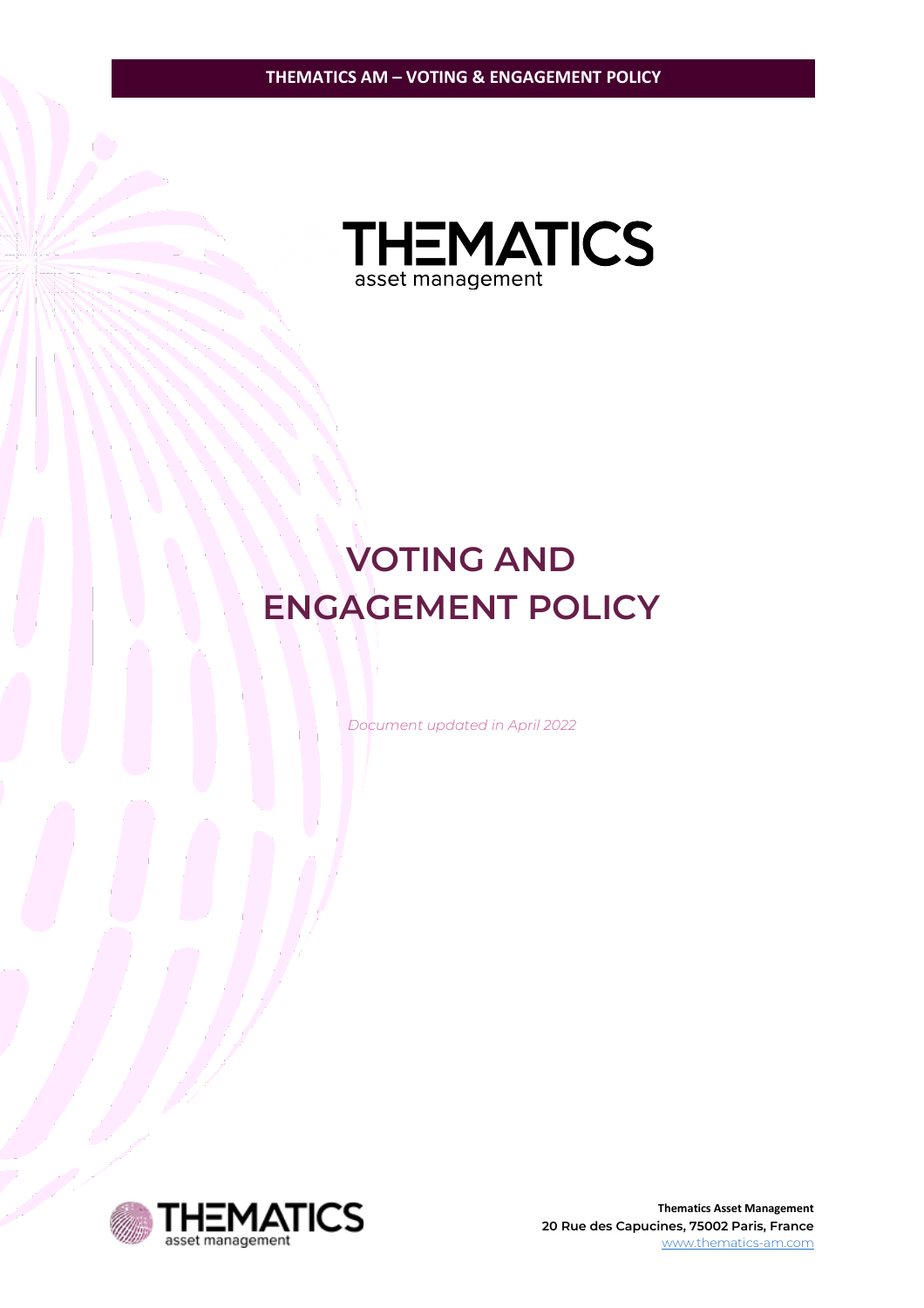# Contents

| I.  |                                                                            |  |
|-----|----------------------------------------------------------------------------|--|
|     |                                                                            |  |
|     |                                                                            |  |
|     |                                                                            |  |
|     |                                                                            |  |
|     |                                                                            |  |
|     |                                                                            |  |
|     |                                                                            |  |
|     |                                                                            |  |
|     |                                                                            |  |
|     |                                                                            |  |
|     |                                                                            |  |
|     |                                                                            |  |
|     | Procedure for detecting, preventing and handling conflicts of interests 13 |  |
| ΙΙ. |                                                                            |  |
|     |                                                                            |  |
|     |                                                                            |  |
|     |                                                                            |  |
|     |                                                                            |  |
|     |                                                                            |  |
|     |                                                                            |  |
|     |                                                                            |  |
|     |                                                                            |  |
|     |                                                                            |  |
|     |                                                                            |  |
|     |                                                                            |  |
|     |                                                                            |  |
|     |                                                                            |  |

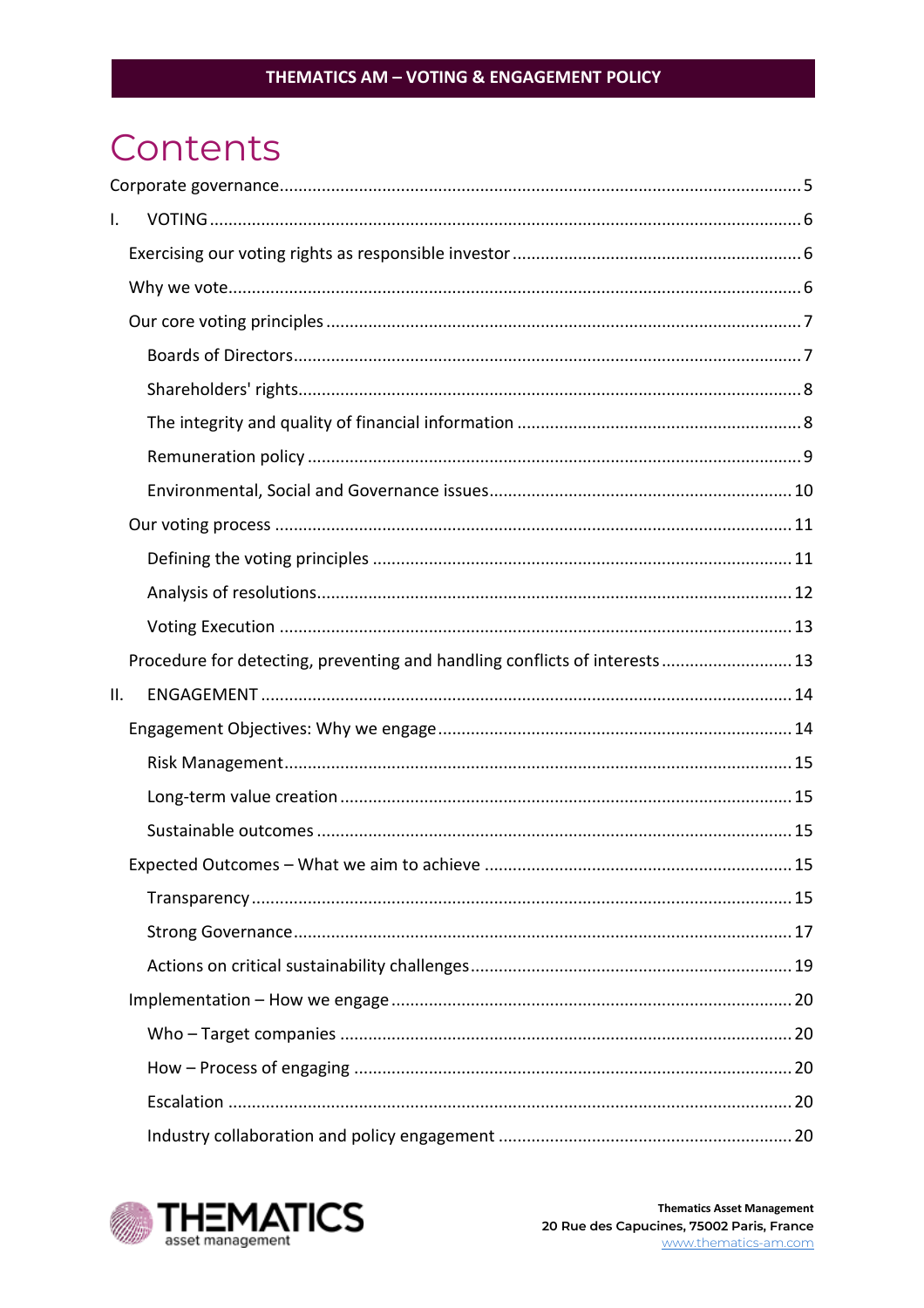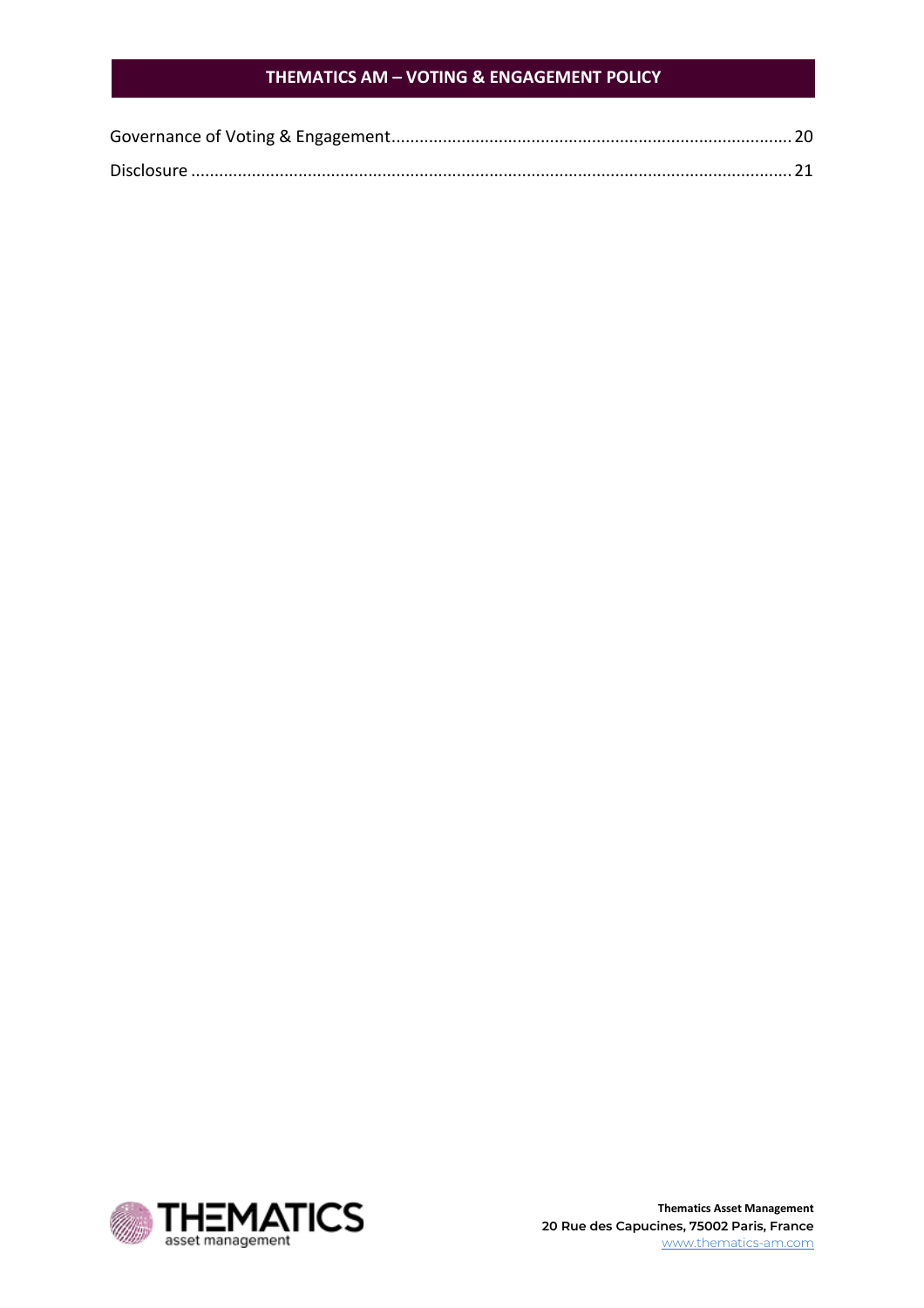# <span id="page-3-0"></span>Corporate governance

Corporate governance encompasses the various systems that dictate the way in which a company is managed and supervised. Its main objectives are to protect the interests of minority shareholders which may be adversely affected by information asymmetries between themselves and management, and to address the divergence of their respective interests, which, for shareholders, is profit maximisation according to the dominant theory of agency (Jensen M. and Meckling, 1976).

This definition of corporate governance does have its limitations however, when the interests of shareholders are assumed to be purely financial, and profit maximisation is measured solely by the company's share price and the dividends paid out, since this eclipses the interests of other stakeholders who contribute to the creation of value for the company. We believe that a company's "sustainability", and therefore its capacity to generate earnings over the long term, depends on achieving a balance between the interests of all stakeholders and protecting the environment.

In addition to business and financial objectives, a company's strategy must therefore also address environmental and social issues and internalise the economic costs that are inherent with them. It is here that corporate governance can play a key role, by ensuring that the environmental and social concerns that can have the most impact on a company's share price are incorporated into its governance systems and practices.

The role of a responsible corporate governance system is therefore to ensure:

- That the reliability of financial information, and by extension of ESG information, is assured by effective internal control and audit systems
- That the company's management is effectively supervised, through a balanced distribution of managerial and supervisory powers
- That shareholder rights are observed and that shareholders have the means to exercise their rights
- That there is a balance between incentives to achieve performance targets and sanctions to avoid excessive risk-taking
- That environmental and social factors are considered when making operational and strategic decisions.

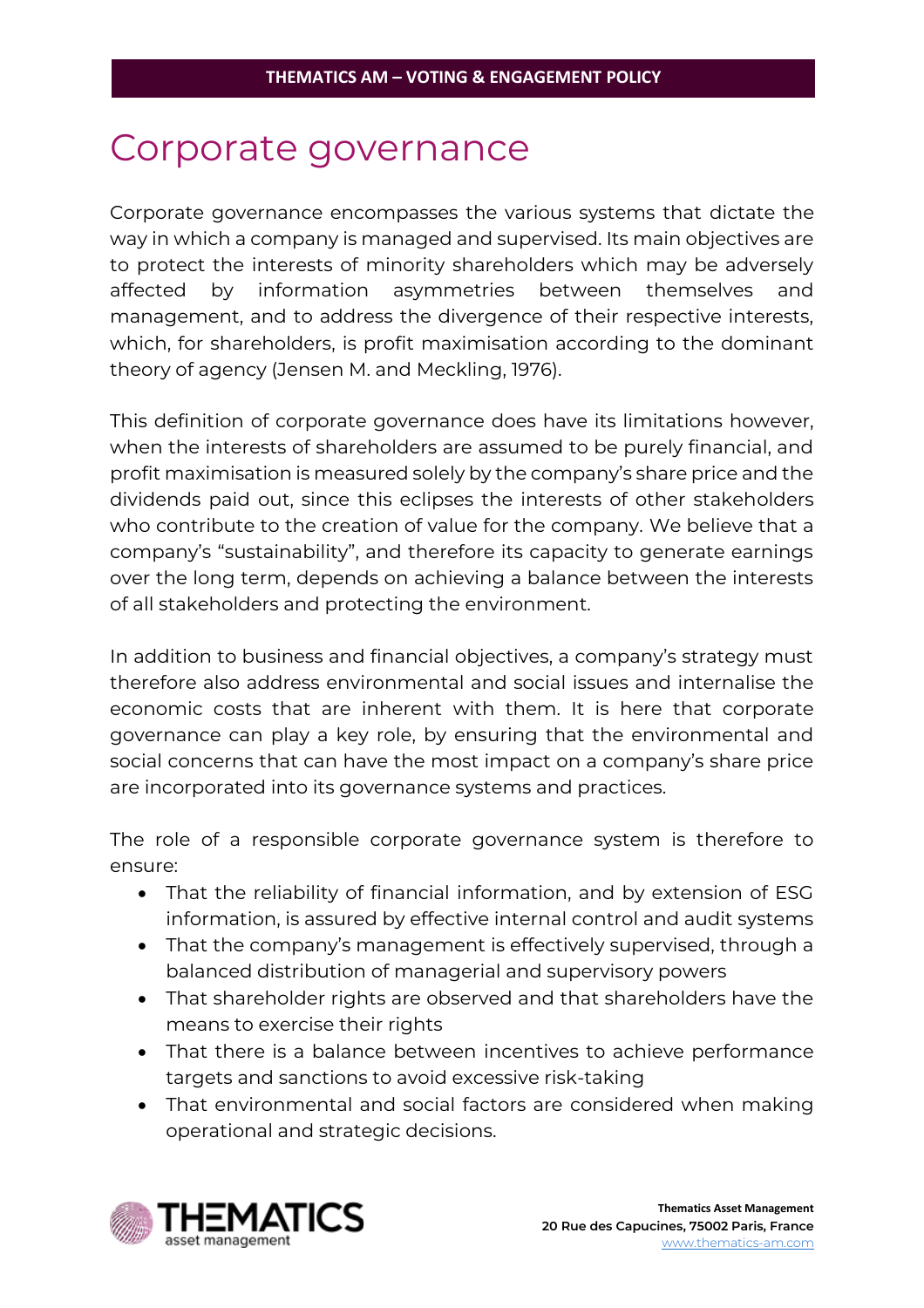The role of governance is particularly important, because poor governance practices can lead to failures in a company's overall management and supervision, which may in turn compromise its long-term growth and ultimate value. Good governance practices therefore make it possible to identify and manage these risks more effectively and reduce the cost of investment to optimise value creation over the long term.

# <span id="page-4-0"></span>I. VOTING

# <span id="page-4-1"></span>Exercising our voting rights as responsible investor

Thematics Asset Management (hereafter "THEMATICS AM") is a French portfolio management company, which was approved by the AMF in May 2019. As an asset management company, THEMATICS AM believes that it has a responsibility and a duty of care to watch over the value of the investments of its unit-holders and to exercise the voting rights that are attached to the securities in the portfolios it manages.

THEMATICS AM has therefore, and in accordance with its policy of corporate social responsibility and Article 314-100 of the AMF General Regulations, set forth a voting policy for exercising, in the exclusive interest of its unit-holders, the voting rights attached to the securities in the portfolios of the funds it manages.

THEMATICS AM intends to exercise 100% of the voting rights on the issuers of the securities it holds in the portfolios of the funds it manages, with no geographical restrictions or minimum holding requirements on the exercise of these rights.

# <span id="page-4-2"></span>Why we vote

As a responsible investor, we recognise our duties in promoting strong corporate governance within our investee companies. Our objectives for voting is five-fold:

- 1. Creating long-term value for our stakeholders through the promotion of strong governance
- 2. Protecting the rights of shareholders

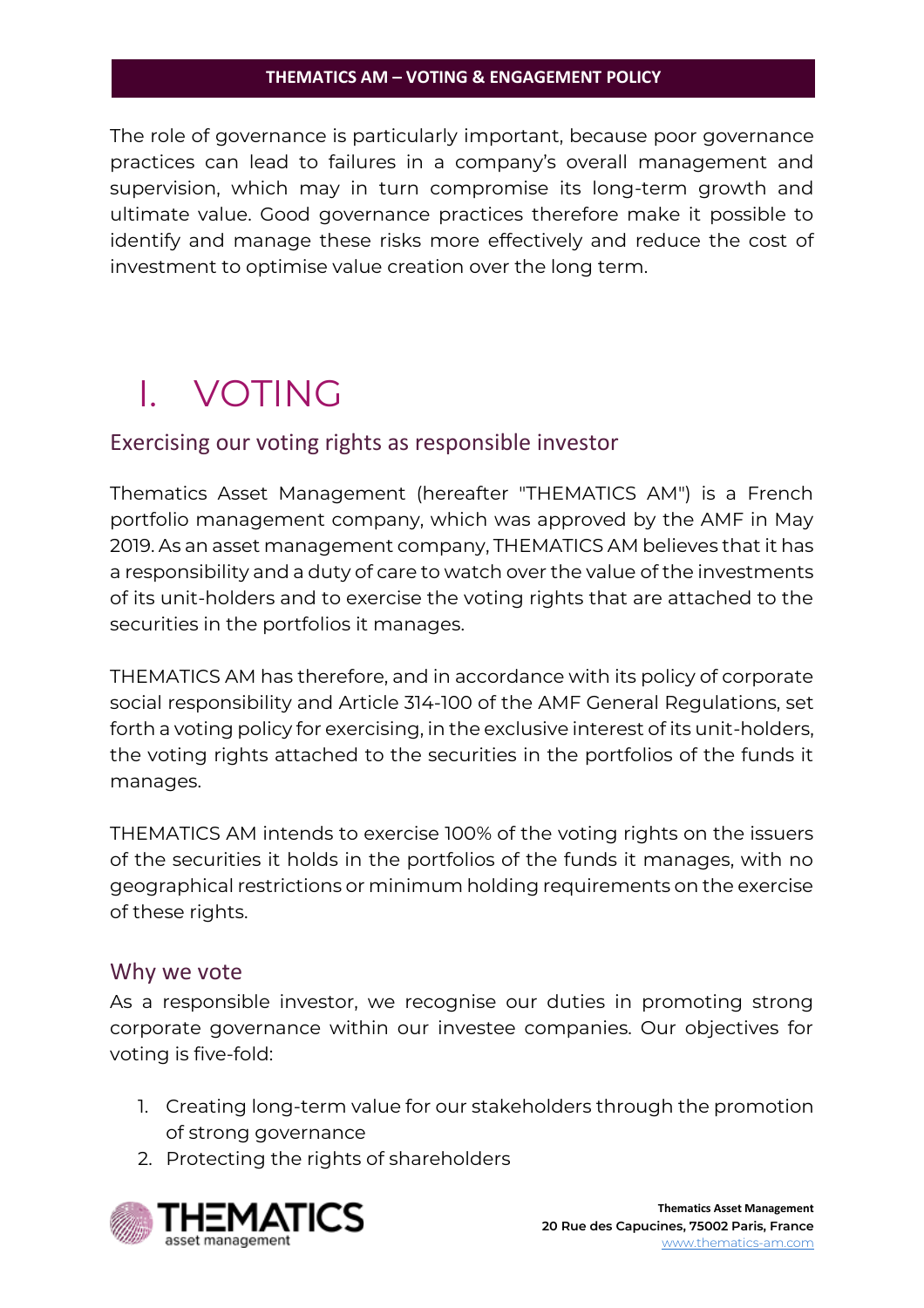- 3. Promoting a fair and equitable compensation policy for all stakeholders
- 4. Establishment of strong accountability and transparency
- 5. Respecting and preserving the environment and society

Guided by these objectives, the next section sets out our core voting principles.

# <span id="page-5-0"></span>Our core voting principles

# <span id="page-5-1"></span>Boards of Directors

The Board of Directors of a company is accountable to that company and its shareholders and has an obligation to serve their best interests. Accordingly, the following basic principles must be observed:

# *Accountability*

Boards must be sufficiently accountable to shareholders. This is made possible by transparent corporate governance practices and the holding of regular Board elections for which shareholders have sufficient information to evaluate the Board's directors and overall composition. The rights of shareholders to oppose the reappointment of directors and revoke directors is also taken into consideration.

### *Responsiveness*

Directors must take the opinions of shareholders into consideration, particularly when shareholders are strongly opposed to management's proposals.

### *Composition*

Boards of Directors should be composed of people who bring 'added value' through their specific skills or expertise and who can devote sufficient time and commitment to their directorship. Board members should not be constrained by arbitrary limits such as age or term of office. However, directors who are unable to attend Board and committee meetings and/or have too many directorships are monitored to ensure that they can effectively serve the best interests of shareholders.

### *Independence*

Board members must be sufficiently independent of management (and controlling shareholders), to ensure that they are able to effectively oversee

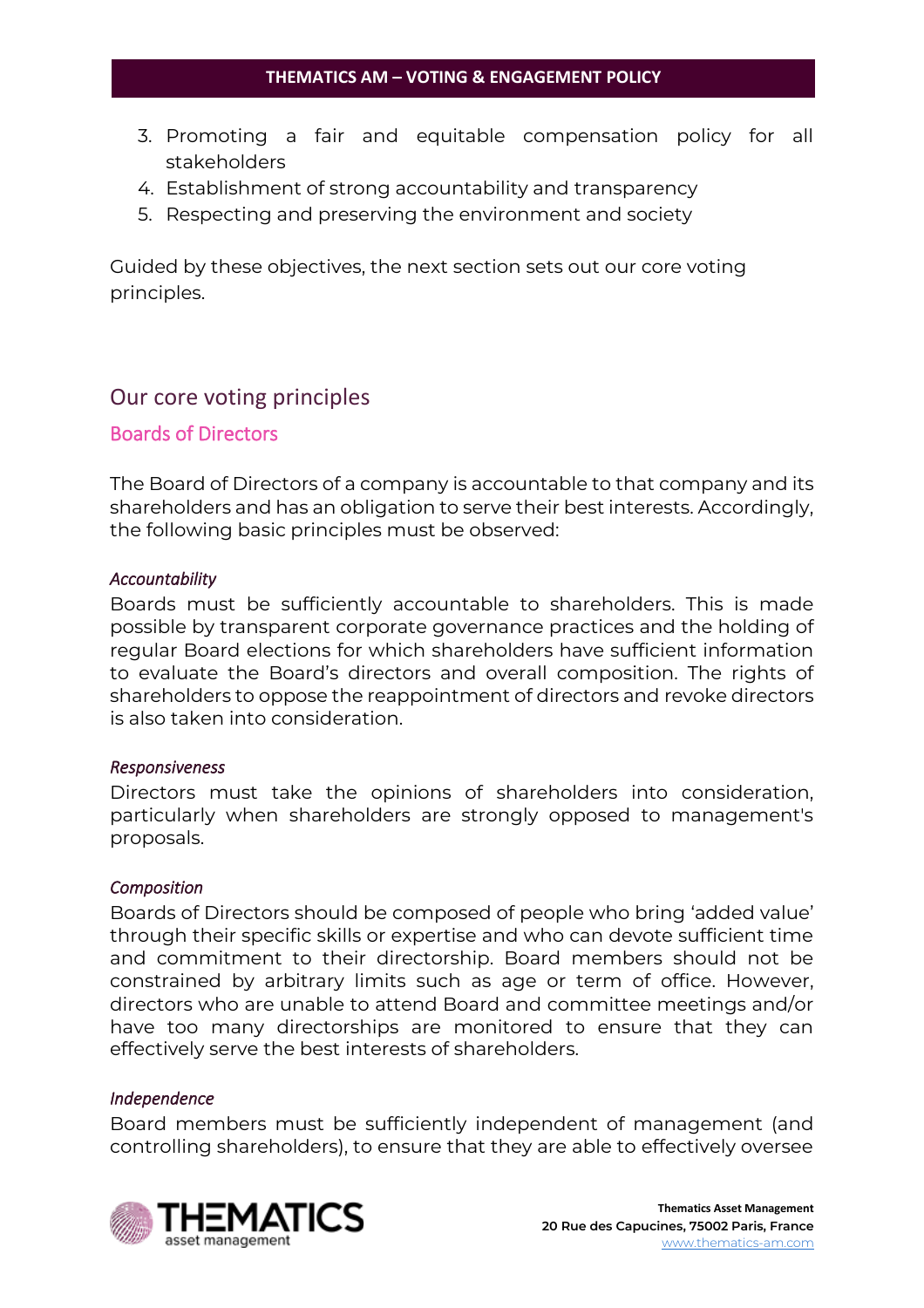the management of the company and the performance of its management for the benefit of all shareholders, including in respect of the corporate strategy and its execution, the appropriate use of capital, and the implementation and observance of executive compensation programmes that are consistent with the corporate strategy.

THEMATICS AM generally votes against the election or re-election of nonindependent directors, with the exception of the CEO.

# <span id="page-6-0"></span>Shareholders' rights

Pursuant to the G20 and OECD Principles of Corporate Governance of 2015, a corporate governance regime must protect and facilitate the exercise of shareholders' rights and ensure fair treatment of all shareholders, including minority and foreign shareholders.

# *Shareholder meetings*

Shareholder meetings are a key component of corporate governance, since this is where voting rights are exercised. THEMATICS AM therefore opposes anything that can limit or hinder the operation of shareholder meetings or reduce the scope of their authority. Resolutions should therefore not bundle together items that may be dealt with separately.

### *Shareholder voting rights*

THEMATICS AM believes that shareholders should be able to exercise their voting rights equitably. Aware that companies need to retain and stabilise their shareholder base to ensure their long-term development, THEMATICS AM is not opposed to the principle of granting double votes to long-term shareholders, provided that all shareholders are equally entitled to double votes and that the latter do not result in disproportionate control that is to the detriment of minority shareholders.

Such resolutions will be examined on a case-by-case basis, in particular with regard to the shareholder base and the amount of control that the current shareholders have. We believe that such changes must be subject to shareholder approval and explained in detail by the board of directors.

# <span id="page-6-1"></span>The integrity and quality of financial information

Access to fair, complete and transparent financial information is an essential shareholder right. Good quality information on the company's governance

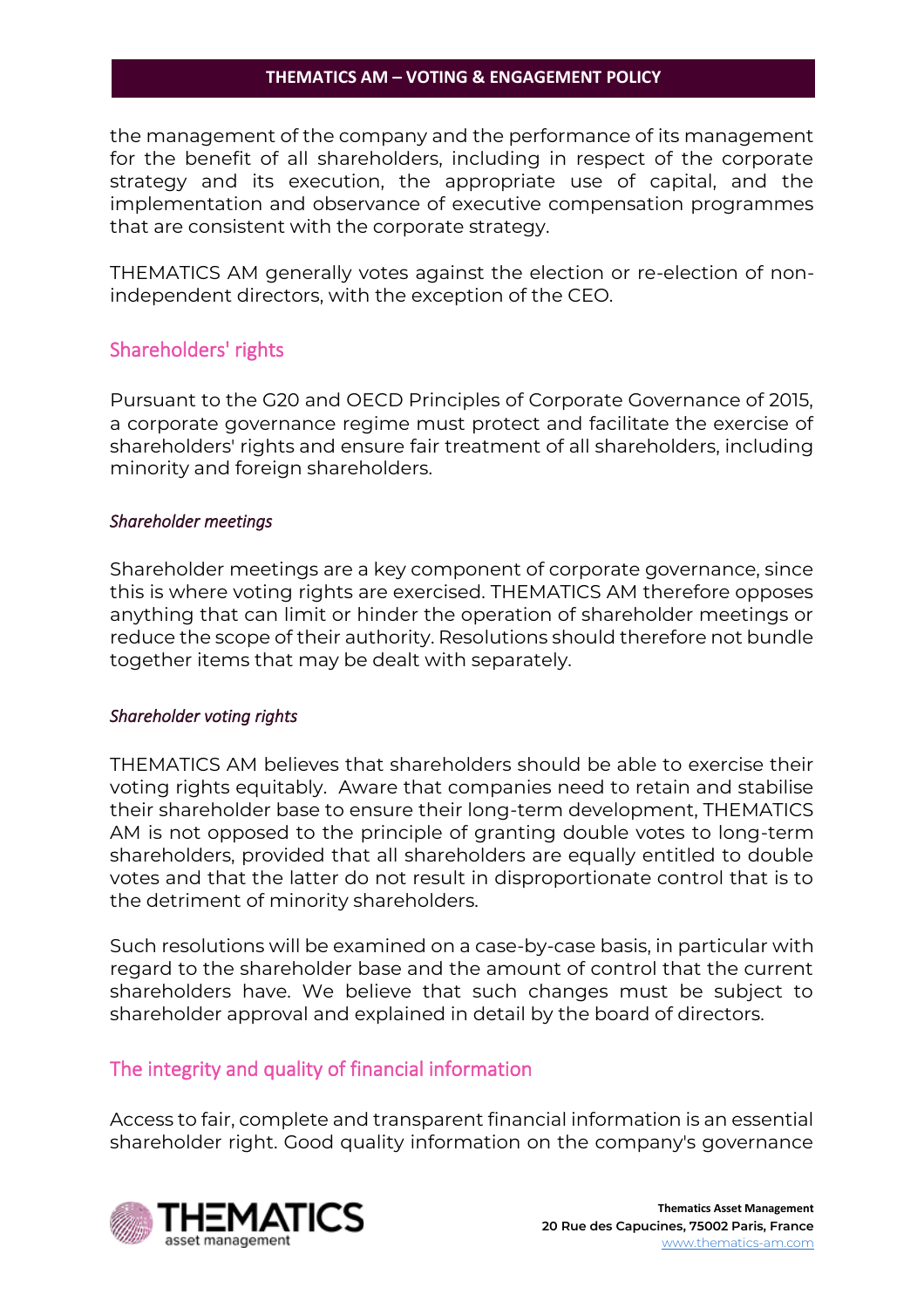and new developments is also necessary. Without this information, voting rights cannot be exercised judiciously. Insufficient or poor-quality information can result in abstention or even a No vote.

### *Approval of annual accounts*

THEMATICS AM checks the quality and transparency of the information provided and that there is an Audit Committee with a majority of independent members.

# *Ratification of director actions*

Director actions may not be ratified in the event of a serious breach of corporate governance standards, highly deficient overall performance (i.e. economic, financial, social and environmental) that is detrimental to the company's share price, or auditor reservations on the annual accounts.

# *Selection and remuneration of statutory auditors*

THEMATICS AM makes sure that its votes help to avoid conflict-of-interest situations and to ensure the quality and independence of the auditing of accounts and may abstain from voting or reject resolutions in some situations.

# *Dividend payment*

Votes on dividend distributions will depend on the company's financial situation over an extended period of time.

# *Quality of governance information*

The "comply or explain" principle is an essential component of corporate governance and must be observed in many countries. Companies that refer to a governance code but fail to observe one or more of its recommendations must explain why.

# <span id="page-7-0"></span>Remuneration policy

Aligning the interests of management with those of shareholders is fundamental to good corporate governance. A company's remuneration policy company must contribute to this.

How a company remunerates its corporate officers and senior executives must therefore be transparent and subject to quantified performance criteria and objectives. The non-existence or non-publication of these criteria will be opposed. A company's remuneration policy must contribute to a strong correlation between the interests of senior executives and shareholders, while avoiding conflicts of interests.

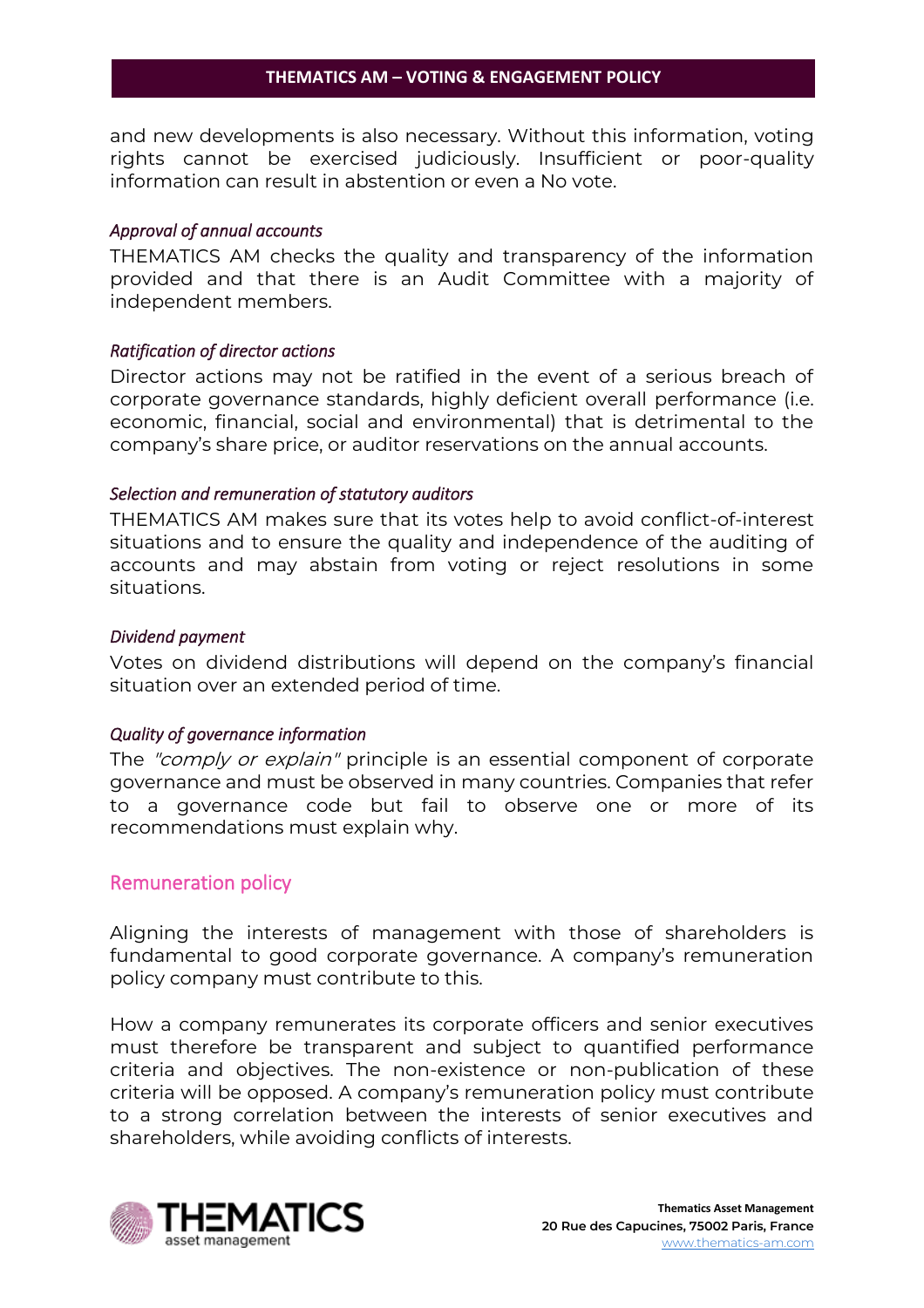# <span id="page-8-0"></span>Environmental, Social and Governance issues

THEMATICS AM has been a signatory of the United Nations Principles for Responsible Investment (UN PRI) since 4 October 2019. The PRI defines responsible investment as follows: "Responsible Investment is an investment approach that seeks to integrate environmental, social and governance (ESG) factors into investment decisions in order to better manage risk and generate sustainable, long-term returns".

As a responsible investor, THEMATICS AM is particularly committed to:

- Being an accountable shareholder, by acting in the exclusive interest of the unitholders of the funds it manages
- Defending the interests of fund unitholders
- Seeking out the best-performing investments with a view to longterm value creation.

THEMATICS AM's decision to invest in a company systematically takes into account the company's sustainability, which in turn depends on the following economic, financial, social, environmental and corporategovernance factors:

- efforts to achieve long-term value creation
- the quality of business and financial management
- concern for good governance
- the development of a healthy and stimulating work environment
- efforts to reduce environmental impact
- equitable relations with customers, suppliers, civil society and other stakeholders
- response to sustainable-development risks and opportunities.

Given their impact on company performance and reputation, social responsibility and sustainable development are critical factors in investment decisions. THEMATICS AM's voting is aimed at ensuring boards of directors are aware of the importance of the risks and growth opportunities of their social and environmental responsibility and work to adopt appropriate business practices.

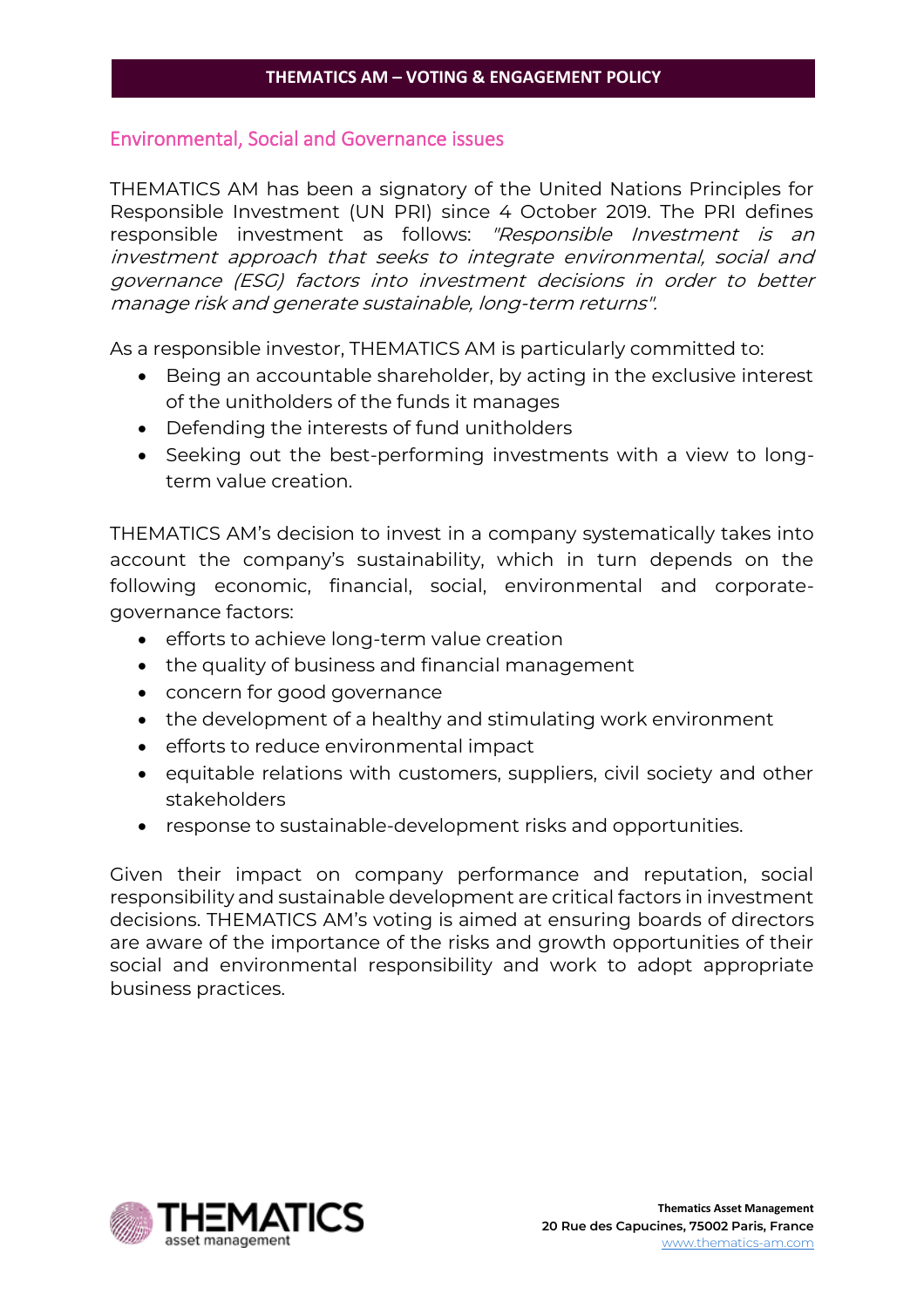# <span id="page-9-0"></span>Our voting process



*Figure 1. Thematics AM Voting Procedure*

# <span id="page-9-1"></span>Defining the voting principles

Thematics AM's Responsible Investment Committee is in-charge of defining the voting principles of the organisation. It is composed of the CIO, Head of Responsible Investing, Compliance and Audit Officer, and ESG Specialist. The policy is reviewed and updated annually.

### *Voting scope*

Except in some exceptional cases1, THEMATICS AM exercises the voting rights on all of the funds it manages and for which it holds voting rights.

THEMATICS AM will exercise voting rights on all of the securities in the portfolios for which it is able to exercise voting rights, provided that regulatory provisions and the technical constraints of financial markets and depositaries enable the exercise of voting rights to be optimised in the interest of unitholders.

<sup>&</sup>lt;sup>1</sup> The only exceptions are investment funds that employ asset management processes that require the immobilisation of securities before voting rights can be exercised, which may adversely affect the value of investments.

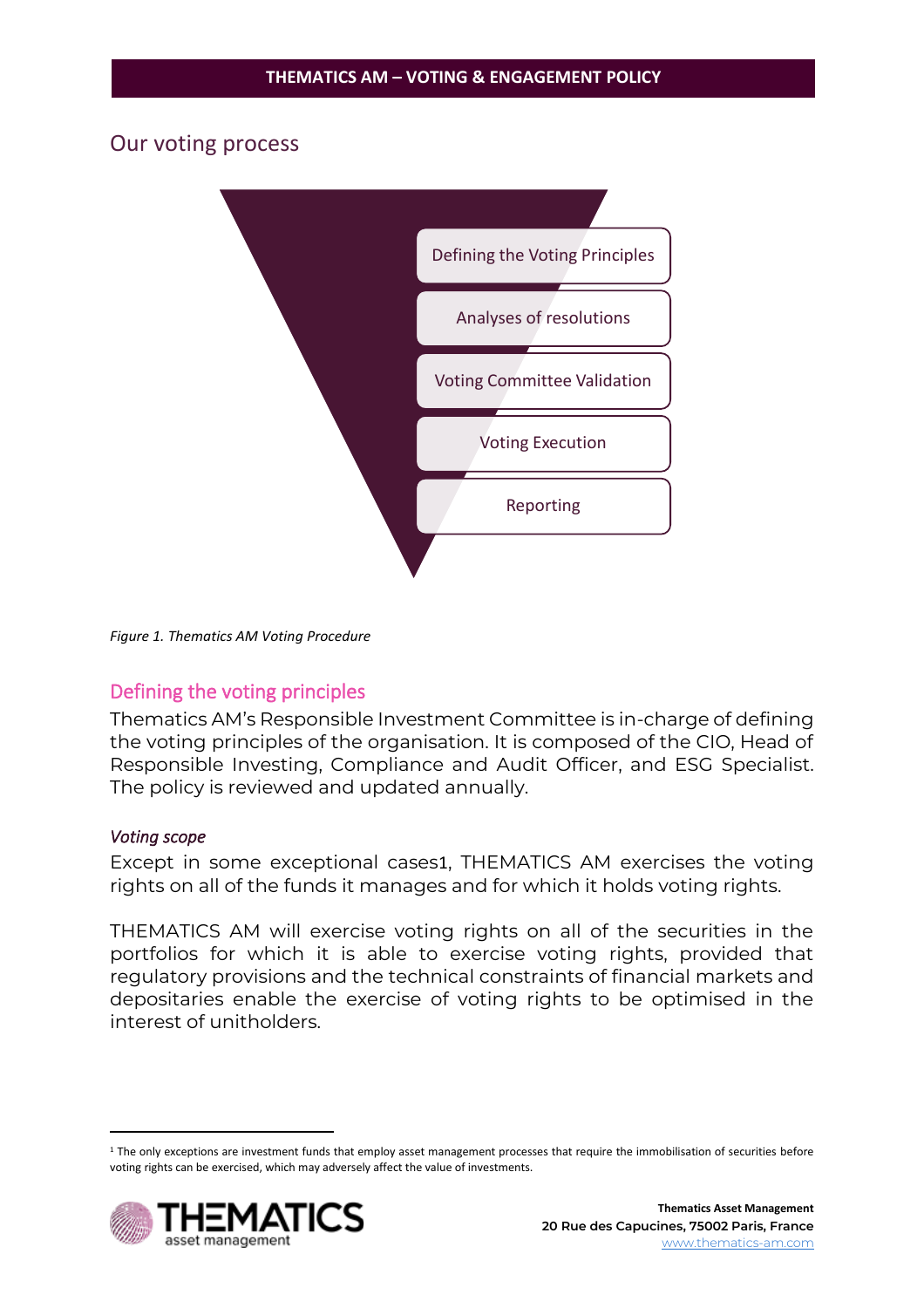# <span id="page-10-0"></span>Analysis of resolutions

THEMATICS AM uses the global corporate governance and responsible investment expertise of **Institutional Shareholder Services (ISS)**. This enables THEMATICS AM to use proxy voting analysis and observe the recommendations of ISS' Sustainability Policy. This policy is consistent with THEMATICS AM's ESG approach and in particular its commitments as a signatory to the UN's Principles for Responsible Investment (PRI).

ISS voting guidelines are compatible with the sustainability goals of investors and their fiduciary responsibility.

• The ISS Sustainability policy's recommendations on corporate governance, management remuneration and corporate structure are based on a commitment to create and sustain economic value and to promote the principles of good corporate governance. The ISS Sustainability policy also seeks to support resolutions that promote best practices, such as protecting the environment, combating discrimination in all forms and showing respect for human rights. Governing bodies must take into account the impacts of their social and environmental responsibility in terms of both risks and opportunities.

The principles of the ISS Sustainability policy will generally be based on internationally recognised sustainable development initiatives.

THEMATICS AM has agreed to observe the analysis of resolutions carried out by ISS in compliance with the "Sustainability" voting policy.

For resolutions that are particularly important or for which principles have not been set forth in the voting policy, or where it calls for assessment on a case-by-case basis, Portfolio Managers can submit a vote amendment to the RI Committee, who then reviews and validates the final voting decision.

Below are links to the more detailed 2020 version of the full ISS Sustainability Proxy Voting Policy:

# o For U.S. equities:

[https://www.issgovernance.com/file/policy/active/specialty/Sustainability-](https://www.issgovernance.com/file/policy/active/specialty/Sustainability-US-Voting-Guidelines.pdf)[US-Voting-Guidelines.pdf](https://www.issgovernance.com/file/policy/active/specialty/Sustainability-US-Voting-Guidelines.pdf) (in English)

o [For other International \(i.e. non-US\) equities](https://www.seeyond-am.com/Content/Files/Seeyond/Engagements/Politique%20de%20Vote/ISS_Sustainability%20Policy-International-Voting-Guidelines.pdf) [https://www.issgovernance.com/file/policy/active/specialty/Sustainability-](https://www.issgovernance.com/file/policy/active/specialty/Sustainability-International-Voting-Guidelines.pdf)[International-Voting-Guidelines.pdf](https://www.issgovernance.com/file/policy/active/specialty/Sustainability-International-Voting-Guidelines.pdf) (in English)

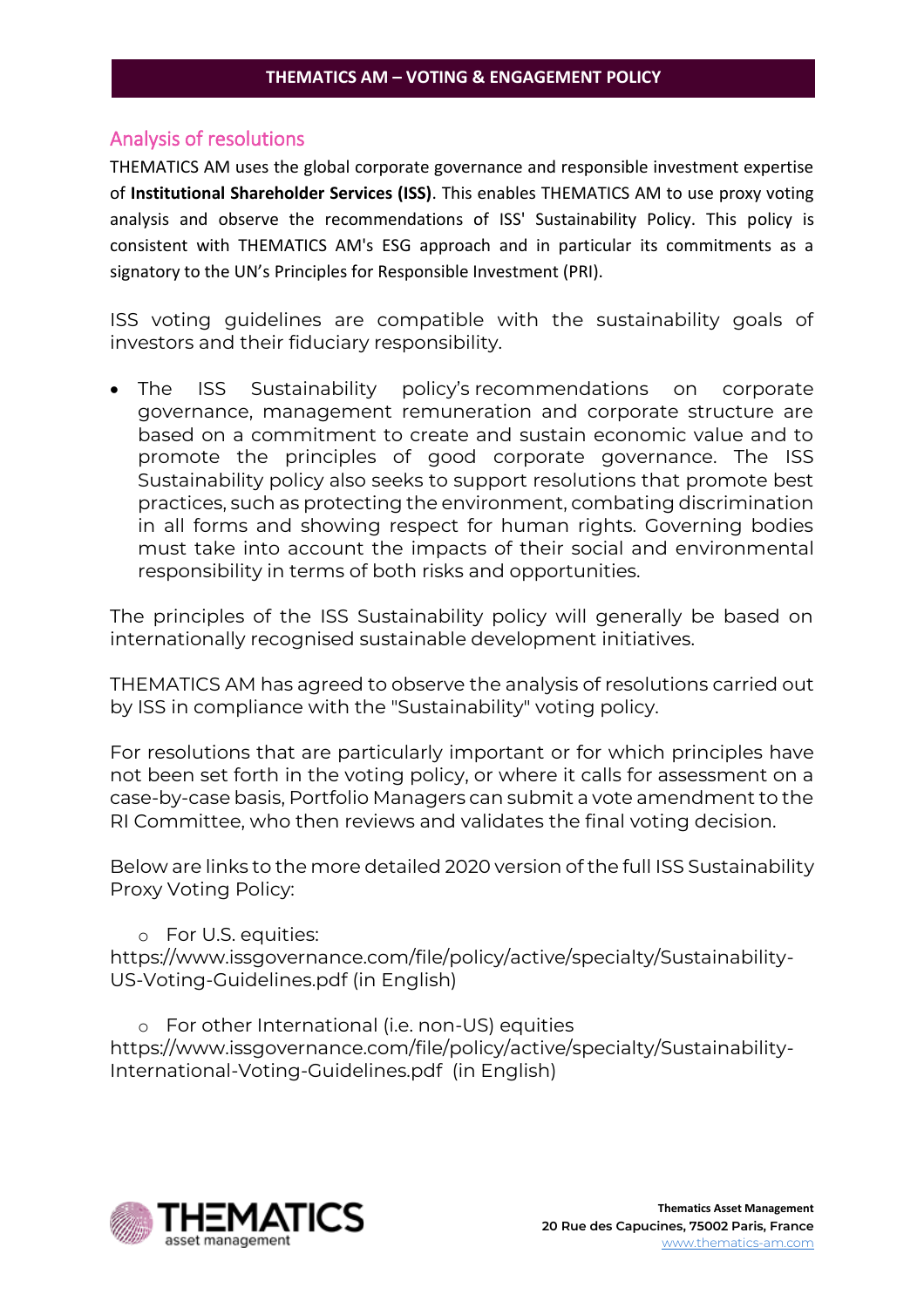# <span id="page-11-0"></span>Voting Execution

Voting is carried out via ISS' Proxy Exchange platform, with a gateway between ISS and Broadridge for those funds whose depositary uses Broadridge's services.

The exercise of voting rights is handled under a services contract by Ostrum Asset Management's Middle-Office Processing department, which is also in charge of relations with service providers and depositaries.

It should be noted that some issuers require that shareholders who wish to exercise their voting right deposit their shares before the date of the shareholder meeting. The shares may therefore be "locked up" for a period of time, depending on the country and the issuer. Except in cases where attendance at a shareholder meeting is necessary to directly exercise voting rights, THEMATICS AM generally exercises its voting rights by mail or by proxy.

# <span id="page-11-1"></span>Procedure for detecting, preventing and handling conflicts of interests

THEMATICS AM generally exercises its voting rights exclusively in the overall interest of unit-holders, without taking its own interests into account and in compliance with the principles it observes when exercising these rights.

THEMATICS AM has set up a procedure to prevent, detect and handle conflict-of-interest situations. Accordingly:

- Should a conflict of interests arise between THEMATICS AM and one of its clients, the Compliance and Internal Control Officers (CICO) will consult with the RI Committee before taking a decision.
- If a staff member involved in the exercise of voting rights finds his or herself in a conflict-of-interest situation, he or she must immediately inform the THEMATICS AM Voting Committee and the Compliance and Internal Control Officer and must not participate in the exercise of that vote.

If the exercise of the voting right would expose THEMATICS AM to a significant conflict-of-interest situation, the THEMATICS AM RI Committee will submit the matter to the CICO who will decide on the position to be taken and in particular on whether or not participation in the company's shareholder meeting is necessary.

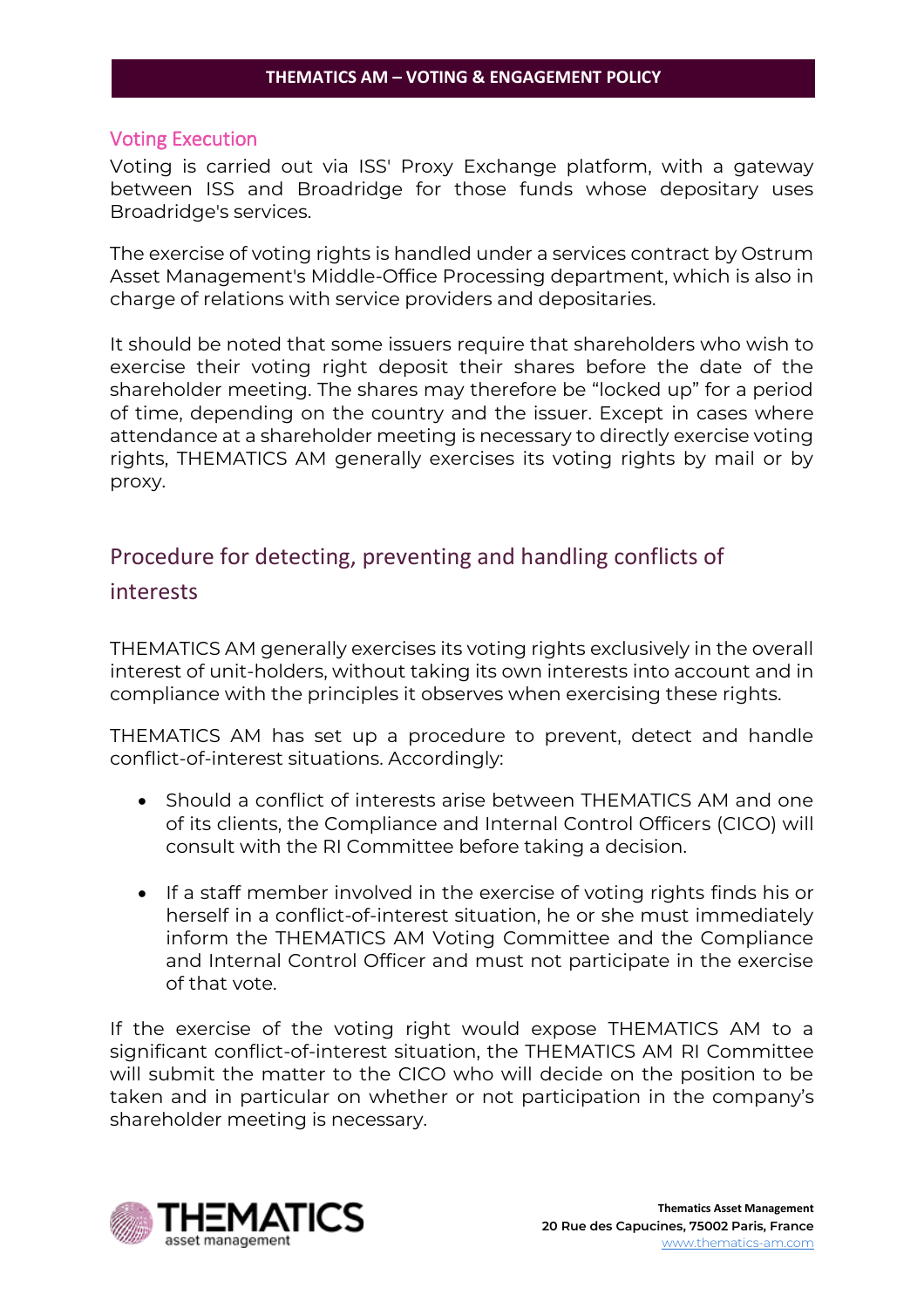Lastly, since THEMATICS AM is a subsidiary of the Natixis Group, it does not take part in the shareholder meetings of Natixis Group subsidiaries, entities or equity interests whose securities are traded publicly.

# <span id="page-12-0"></span>II. ENGAGEMENT

Guided by our responsible investment principles and views on corporate governance, we, at THEMATICS AM, have set-out our engagement framework, defining:

- why we engage,
- what we expect from engaging with our investee companies,
- and how we will implement this within the organisation.



*Figure 2. Thematics AM Engagement Framework*

# <span id="page-12-1"></span>Engagement Objectives: Why we engage

We are convinced that good governance enables companies to more clearly assess the risks they face and thereby improve their performance over the medium and long term. As investors, we view engagement as a core strategy through which we can deliver on our fiduciary duty to our clients.

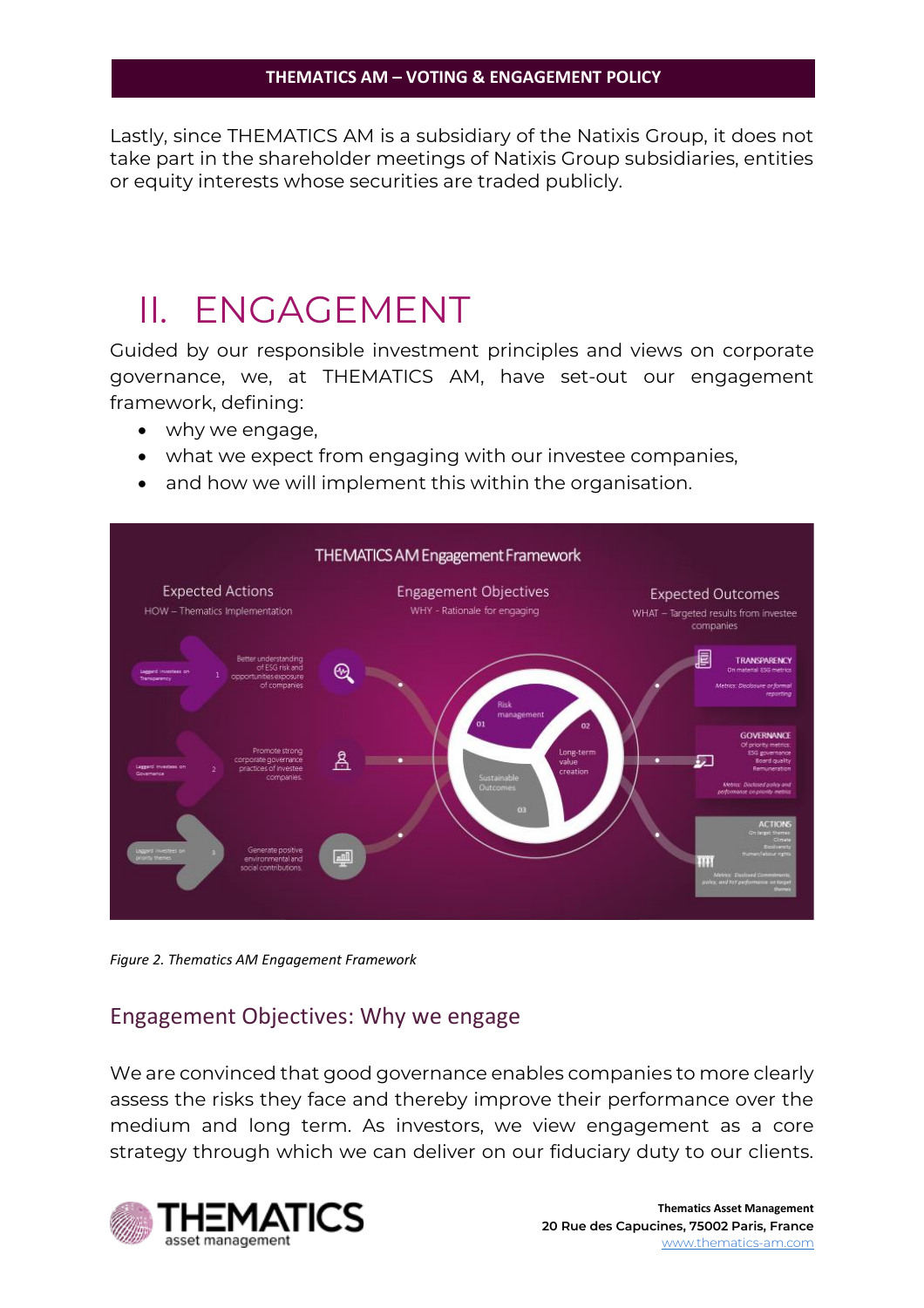THEMATICS AM therefore engages with its investee companies to achieve the following objectives:

# <span id="page-13-0"></span>Risk Management

For investors, relevant and reliable information on companies' management and performance is critical to a fully informed investment decision. For companies, amid increasing regulatory requirements and market expectations on disclosure, transparency builds attractiveness for investors and creditors.

# <span id="page-13-1"></span>Long-term value creation

Sustainable development issues are becoming drivers of risks. Integrating environmental and social factors into the core of corporate strategy equips companies better for the long-term. As investors, we recognise our role as stewards of the economy. We will engage with our investee companies with the aim of creating long-term value for our clients and the broader economy.

# <span id="page-13-2"></span>Sustainable outcomes

Some of the sustainability challenges faced by the world today represent risks of critical magnitude. The scientific community has laid out the very grave scenarios that continuing on our current carbon emission trajectory will lead to. Continued destruction of our biodiversity and ecosystems have led to catastrophic events that we have witnessed in recent years, from wildfires, floods, and severe droughts, to the Covid-19 pandemic. Changes in current business practices are needed to build mitigation and adaptation capabilities to minimise the risks of future episodes and to build resilience.

# <span id="page-13-3"></span>Expected Outcomes – What we aim to achieve

For each of the three engagement objectives, we have also defined the targeted results from our investee companies.

# <span id="page-13-4"></span>**Transparency**

To enable our risk management objectives, our engagement with investee companies is aimed at building transparency, primarily on material environmental, social, and governance metrics. As a long-term investor with the majority of companies across our strategies belonging to the middle and

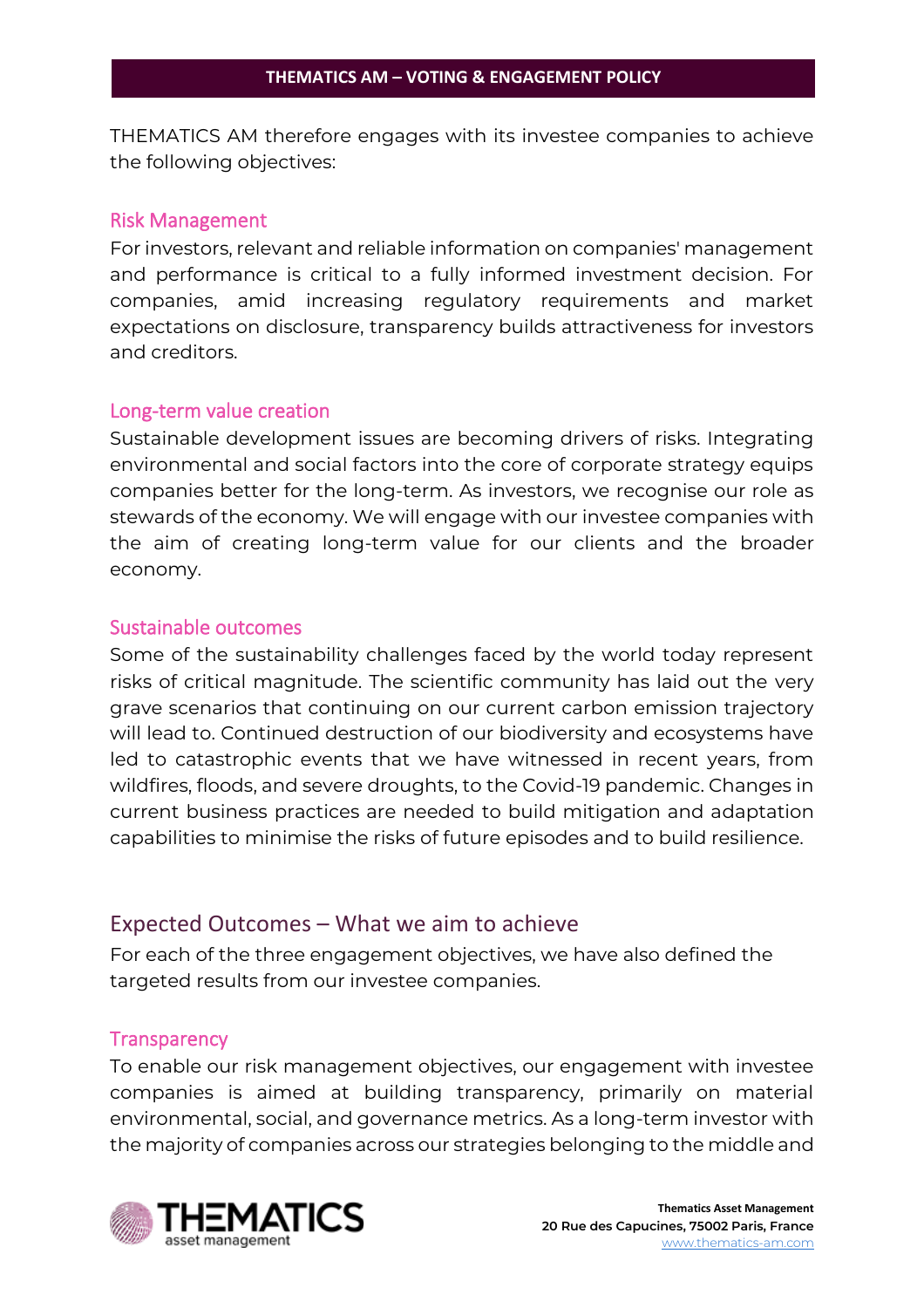small capitalisation groups, engaging for transparency serves to establish strong governance practices at the critical stage of growth of our investee companies.

# *Priority theme/s:*

#### Transparency on material financial and ESG risk metrics

Aligned with the aim of the risk management-targeted engagement, our priority is for companies to demonstrate transparency primarily on material ESG metrics. Transparency on these metrics in turn enables a well-informed ESG performance assessment. Material risk metrics are those that companies in our funds are most exposed to, linked to the nature of their activities. The diagram below indicates the 11 metrics on which we will engage with companies.

| Environmental                                                                                                                            | Social                                                                                                                 | Governance                                                                                                             |
|------------------------------------------------------------------------------------------------------------------------------------------|------------------------------------------------------------------------------------------------------------------------|------------------------------------------------------------------------------------------------------------------------|
| Climate change resiliency<br>٠<br><b>Effluents and waste</b><br>٠<br>management<br>Environmental impact of<br>٠<br>products and services | Staff and suppliers' health<br>and safety<br>Labour practices<br>Society and product<br>responsibility<br>Data privacy | <b>Executive compensation</b><br>Quality of the Board<br>Shareholder rights, poison<br>pills<br><b>Business ethics</b> |

*Figure 3. Thematics AM ESG Criteria*

### Internal controls and risk management

The reliability and integrity of financial and ESG information is essential to the proper operation of financial markets. For this reason, internal control and risk management systems are essential to the effectiveness of the corporate governance system.

Indeed, poor risk management may have substantial consequences on a company's performance and therefore pose a serious threat to its equity and debt holders. Companies must therefore implement procedures to improve the quality of the information they provide and protect themselves against operational, regulatory, legal and reputational risks.

The objective of our engagement on this theme is to improve the transparency of the financial and ESG information provided to financial markets and shareholders.

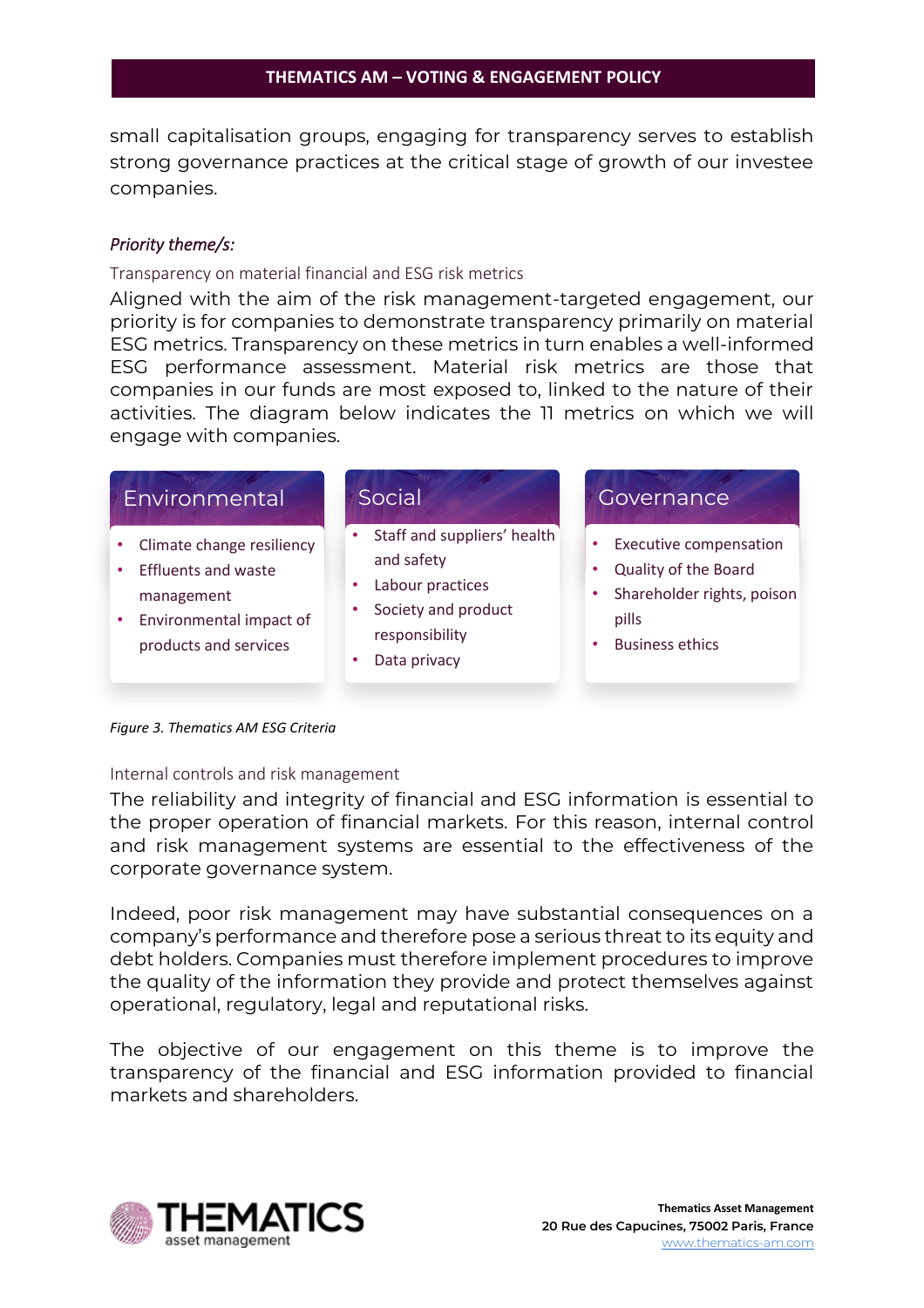### *Targeted results*

- a. Published report on company's policy and performance on extrafinancial factors. Disclosures are expected to contain information on the management framework and key performance metrics on environmental and social factors.
- b. Reported data on legally mandated and/or market required disclosures on negative and positive impacts of the companies, i.e. SFDR, EU Taxonomy, other domestic regulations on sustainability disclosure.

# <span id="page-15-0"></span>Strong Governance

Creating long-term value rests upon the institutionalisation of sustainability values at the core of companies' governance. To help build the governance structures that integrate the interests of all stakeholders, our engagement will focus on the establishment of sustainability governance across our investee companies.

# *Priority theme/s*

### Establishment of strong sustainability governance

We believe that corporate sustainability has a key role to play in making the changes that will be necessary to meet the challenges of achieving a sustainable model of economic development. Targeted at creating longterm value for all stakeholders, our engagement focuses on ensuring that our investee companies have governance systems in place, in particular around these two issues:

The supervisory structure and the balance of powers

The board of directors plays a key role in "guiding the company's strategy and supervising its management". Above all, it represents the interests of the company, its shareholders, and other stakeholders, and oversees its long-term growth.

It is also the forum where all strategic decisions are discussed and therefore the only body that can legitimately deal with environmental and social issues that may have an impact on the execution of the company's strategy and therefore on its long-term performance.

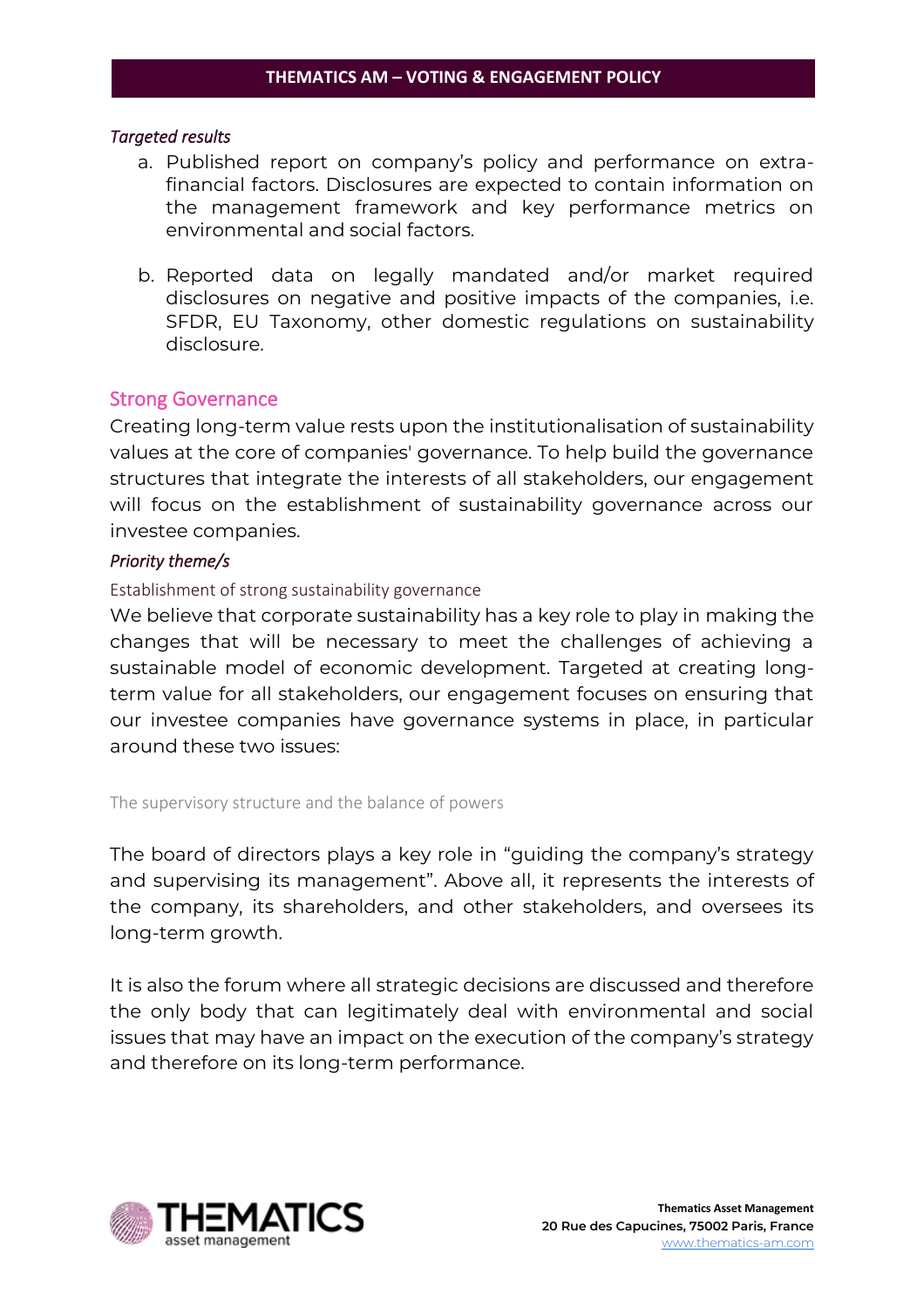The quality of the board's composition and governance structure are therefore two key factors in the development of an effective corporate governance system.

The objectives of our engagement on this theme are to promote:

- A balance of power between management bodies and supervisory bodies
- A nomination process that addresses the board's needs for specific expertise, skills and diversity
- The independence and complementarity of board and committee members
- The integration of social responsibility concerns in the company's strategy.

# Remuneration system

The compensation of senior managers may have a direct influence on a company's strategic orientation and on the risks these managers take. Compensation is also the means by which the board of directors may incentivise management to prioritise the company's performance over the long term. The various components of the compensation system must therefore be correlated with the company's financial and ESG performance and take into account the long-term creation of value for shareholders and other stakeholders. It is essential that performance criteria be transparent, relevant and measurable. The objectives of our engagement on this theme are to promote:

- The transparency of remuneration policies and systems
- The transparency of financial incentives and their alignment with the creation of shareholder value
- The inclusion of environmental, employee and social concerns in remuneration policies.

# *Targeted results*

Our engagement metrics will target the following:

- a. Formalised and published governance framework on sustainability issues
- b. Integration of sustainability criteria in the remuneration policy

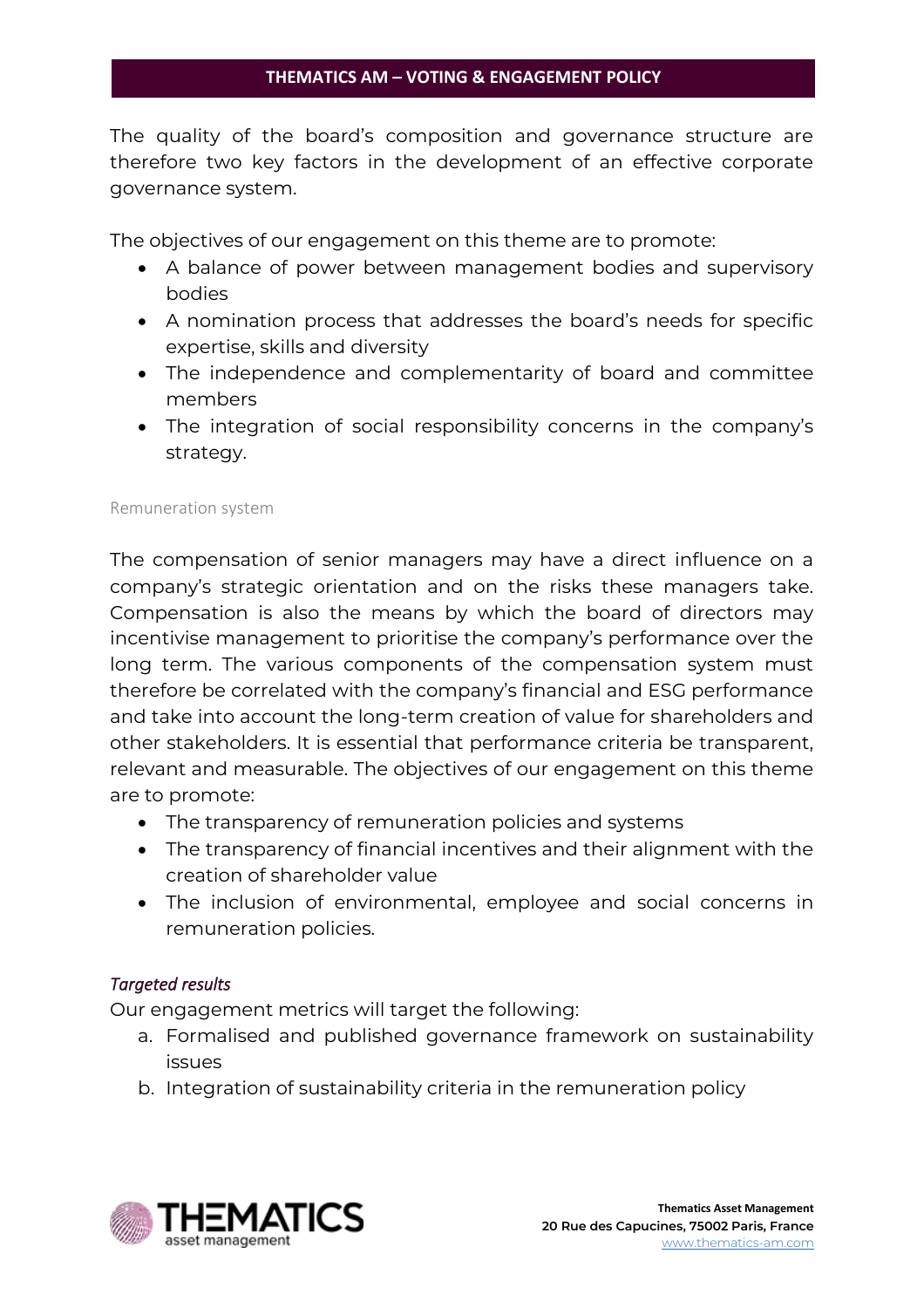# <span id="page-17-0"></span>Actions on critical sustainability challenges

With the urgency of climate and biodiversity issues becoming increasingly evident, the aim of our engagement around sustainable outcomes is to elicit tangible actions from our investee companies. Having assessed the risk management-preparedness level of our investee companies, we have determined that the ideal starting point is for companies to acknowledge and recognise the impact that climate change and biodiversity losses will have on their operations and businesses.

### *Priority theme/s:*

Climate change and biodiversity are interlinking challenges highlighting the critical need to integrate climate and biodiversity considerations in economic and business decision-making across sectors of the global economy.

Climate change is becoming the defining issue of our time. The havoc that could result if we continue in our path above 2°C been well-documented by the scientific community. Mitigating and adapting to climate change is now an imperative for businesses and society as a whole. To get into this decarbonisation goal, companies must first recognise and start building understanding of the climate threats to be able to put in place governance and risk management framework.

On the other hand, the 2019 report of the Intergovernmental Science-Policy Platform on Biodiversity and Ecosystem Services (IPBES), the equivalent organisation of IPCC, has emphasised the accelerating deterioration of ecosystems globally. Human-induced changes and overexploitation of natural resources pushed the planetary boundaries to its limits, posing threats to human security across the world.

### *Targeted results*

Our engagements will encourage companies to have:

- a. A formal commitment to address climate change and biodiversity
- b. A formalised action plan with defined timelines, for example decarbonisation strategy

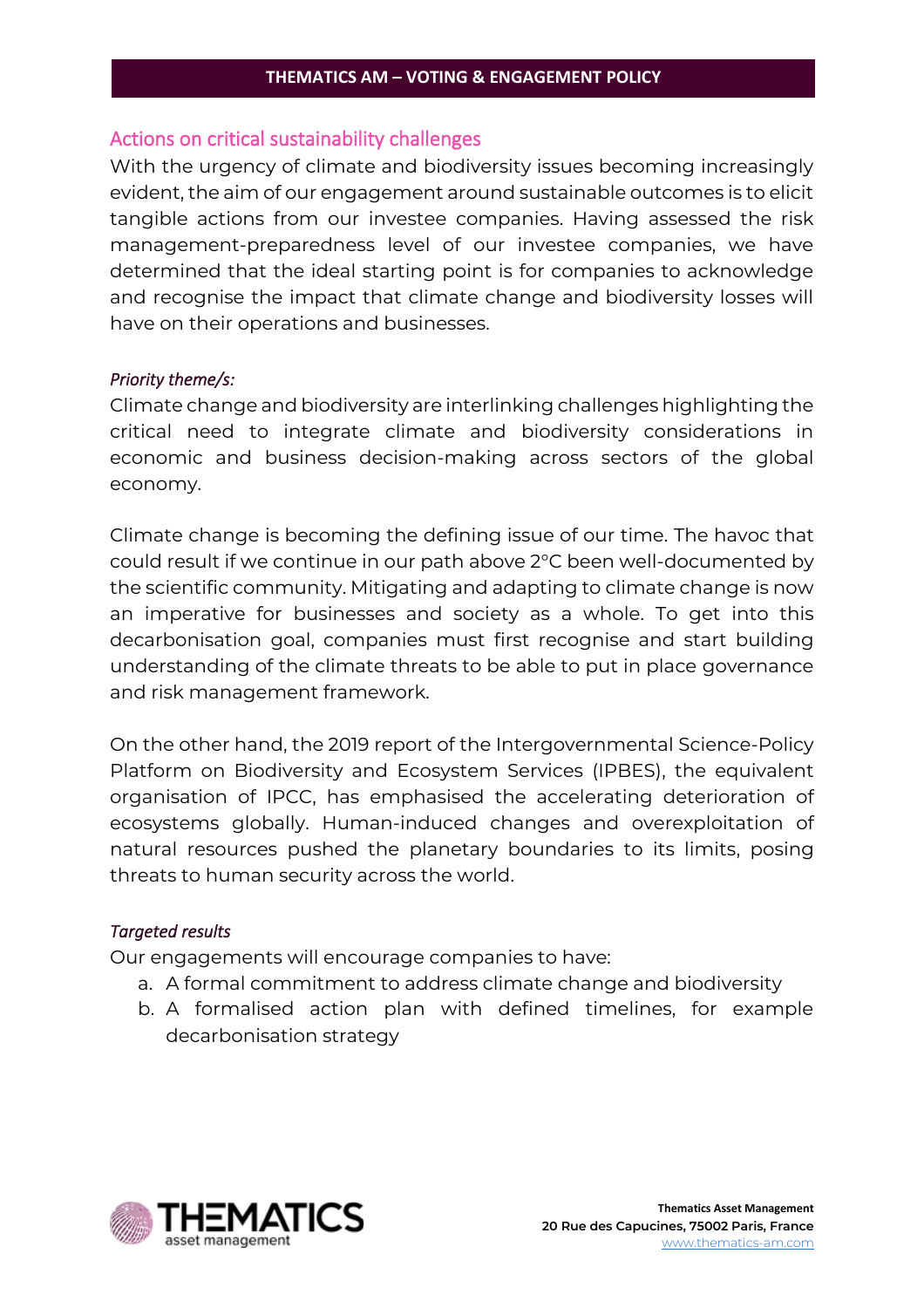# <span id="page-18-0"></span>Implementation – How we engage

### <span id="page-18-1"></span>Who – Target companies

Companies that are laggards across the three core priority engagement themes – Transparency, Governance, Actions will be the targeted companies for engagement. Targets are set per investment fund. Data on company performance on transparency are based from ISS, Sustainalytics, and Bloomberg Disclosure scores.

### <span id="page-18-2"></span>How – Process of engaging

Formal engagement with the target companies is carried out by each fund's Portfolio Managers with the support of the ESG Specialist. Engagement can be in a form of formal discussion with the management or formal letter. The engagement defines the expected outcomes and the performance metrics with the investee companies.

# <span id="page-18-3"></span>**Escalation**

When engagement targets are not met or there is an assessed unwillingness or intentional inaction from investee companies to a degree that poses risks to our clients' interests and shareholder value, THEMATICS AM may consider joint intervention with other shareholders or propose shareholder resolutions. Decisions on a need for escalation is taken on a case-by-case basis.

# <span id="page-18-4"></span>Industry collaboration and policy engagement

For themes and sustainability challenges whose effective response is more likely to be influenced by collective action, Thematics AM will actively join investor groups or industry alliances to engage with target companies or policymaking bodies.

We are currently a member of the French asset management association or Association Française de la Gestion Financière (AFG) and [French SIF \(Forum](https://www.frenchsif.org/isr-esg/french-sif/)  [pour l'Investissement Responsable](https://www.frenchsif.org/isr-esg/french-sif/) – FIR).

# <span id="page-18-5"></span>Governance of Voting & Engagement

Thematics AM's Responsible Investment Committee is in-charge of the governance and oversight of the Voting and Engagement framework. It is

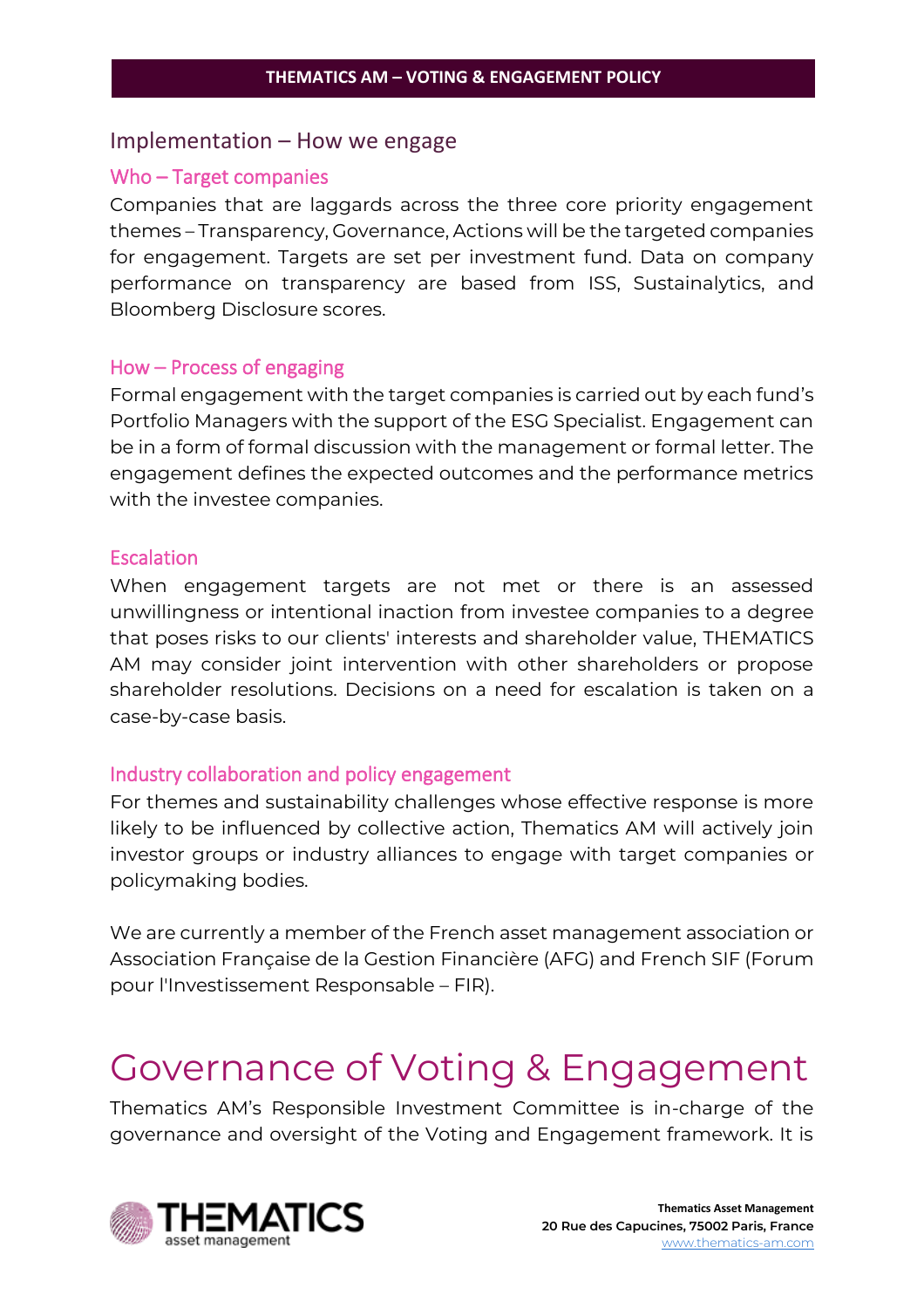comprised of the Chief Investment Officer, the Head of Responsible Investing, Head of Compliance, ESG Specialist, and Climate Specialist.

# <span id="page-19-0"></span>**Disclosure**

Thematics AM publishes its voting and engagement and performance performance in an annual basis. This policy document and the current performance report is available on the Thematics AM website and can be accessed [here.](https://thematics-am.com/about-us-being-responsible/) The voting dashboard containing Thematics AM's voting decisions are available on this [website.](https://vds.issgovernance.com/vds/#/MTE4MzI=/)